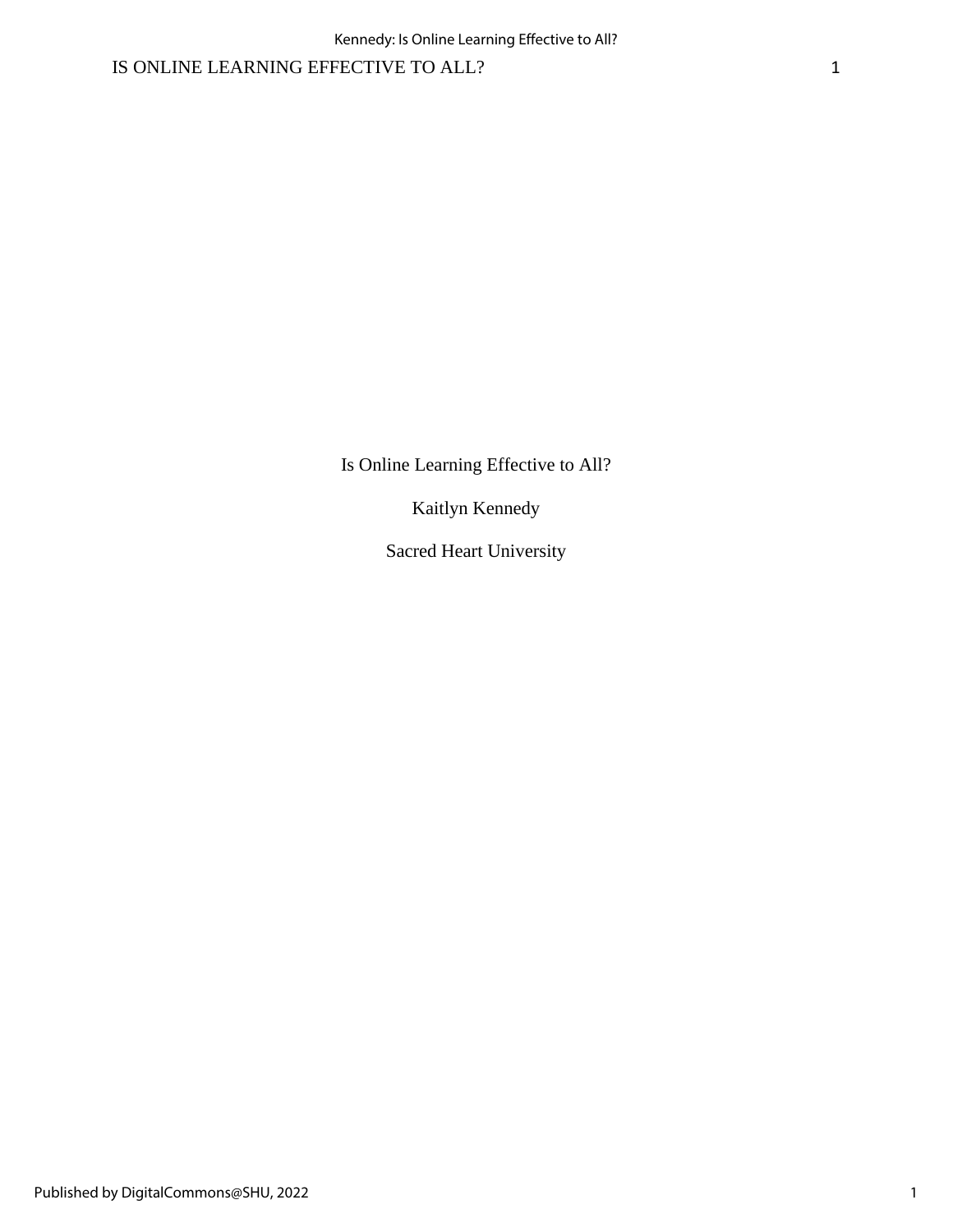### **Is Online Learning Effective to All?**

Technological advances in virtual learning have made the option of remote learning accessible to most student as an alternative, however, is it effective to all learners? Due to recent pandemic of COVID-19 the option for online learning was the only option for a close alternative to in-person learning for all grade levels. Nonetheless, some school districts were unable to provide proper tools to conduct virtual learning through the abrupt transition at the start of the outbreak. When schools were responding to the pandemic of COVID-19, the first consideration was to ensure the safety and health for all (The Education Trust, 2020). Students and teachers had to adjust immediately to this new way of learning. By utilizing many types of online tools and resources to maintain the continuity of education. The purpose of this paper is to examine online tools and resources used by teachers to provide virtual education and their effectiveness for replicating learning and face to face interaction.

As adolescents there are many advantages to getting face to face interaction in school because not only does it allow the student to gain knowledge from a different perspective, but it also allows the child to explore and expose themselves to the social scene that a school offers. Working on their communication skills so they can conquer any nerves associated with public speaking, so anxiety disorders don't begin to evolve. Children frequently communicate online to form or maintain relationships with friends and family. Creating relationships in the "real world" is vital for adolescents' psychosocial development but can also be extremely difficult for children that experience loneliness or social anxiety (Bonetti, Campbell, Gilmore, 2010). 4.4 million children in the ages of three to seventeen have been diagnosed with anxiety which is due to the fact when children get put in an uncomfortable situation their social anxiety tends to arise (Center for Disease Control and Prevention (CDC), 2020). The usage of the Internet as a form of

https://digitalcommons.sacredheart.edu/acadfest/2022/all/197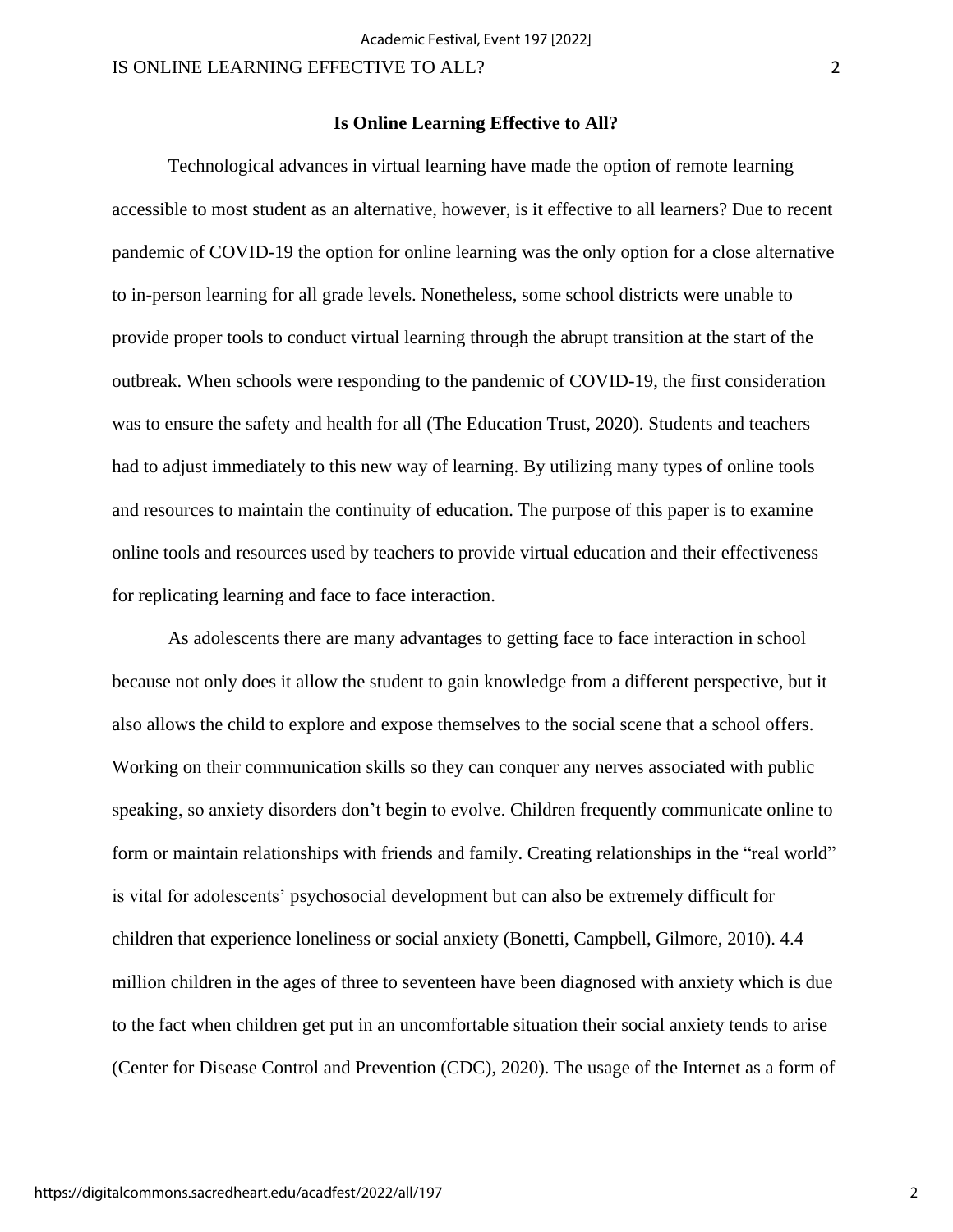communication results suggest it allows for children to fulfill critical needs of social interactions, self-disclosure, and identity exploration, this frequent use of online communication compensates for adolescents' weak social skills in meeting new people (Bonetti, Campbell, Gilmore, 2010). By having school online, children lose the ability to break through that wall amongst peer to peer communication as well as holding the student back from gaining that trust and vulnerability with the teacher. Using apps like Zoom or WebEx the child has the choice to go into their shell by not having their camera or audio off and stray from participating.

As our world grows and advances with technology so does education. Virtual learning has been an educational option due to advances in technology. Although the switch to online learning at the beginning of the pandemic was sudden, progress on virtual learning has improved educational outcomes allowing educational technology to be successful. However, without the primary tools for distant learning how will the child be able to succeed, some schools in better areas have the resources to provide each individual with a laptop or any electronic device, unfortunately, not every school can provide that to their students. 4.4 million households with children that do not have consistent access to computers for online learning during the pandemic (USA Facts, 2020). Virtual learning has the potential to be great and effective for each student but only if the child has the proper support from his or her parents and teachers as well as the discipline and self-encouragement for him or herself to succeed. Being a future educator prior to COVID-19 a teacher must be flexible and ready for change, however, this sudden change may or may not be permanent. Through teaching preparation, the goal is to educate and prepare yourself through the best way possible, through this research teachers and students can be benefited by this through the awareness of what is going to occur in the education system presently and in the future.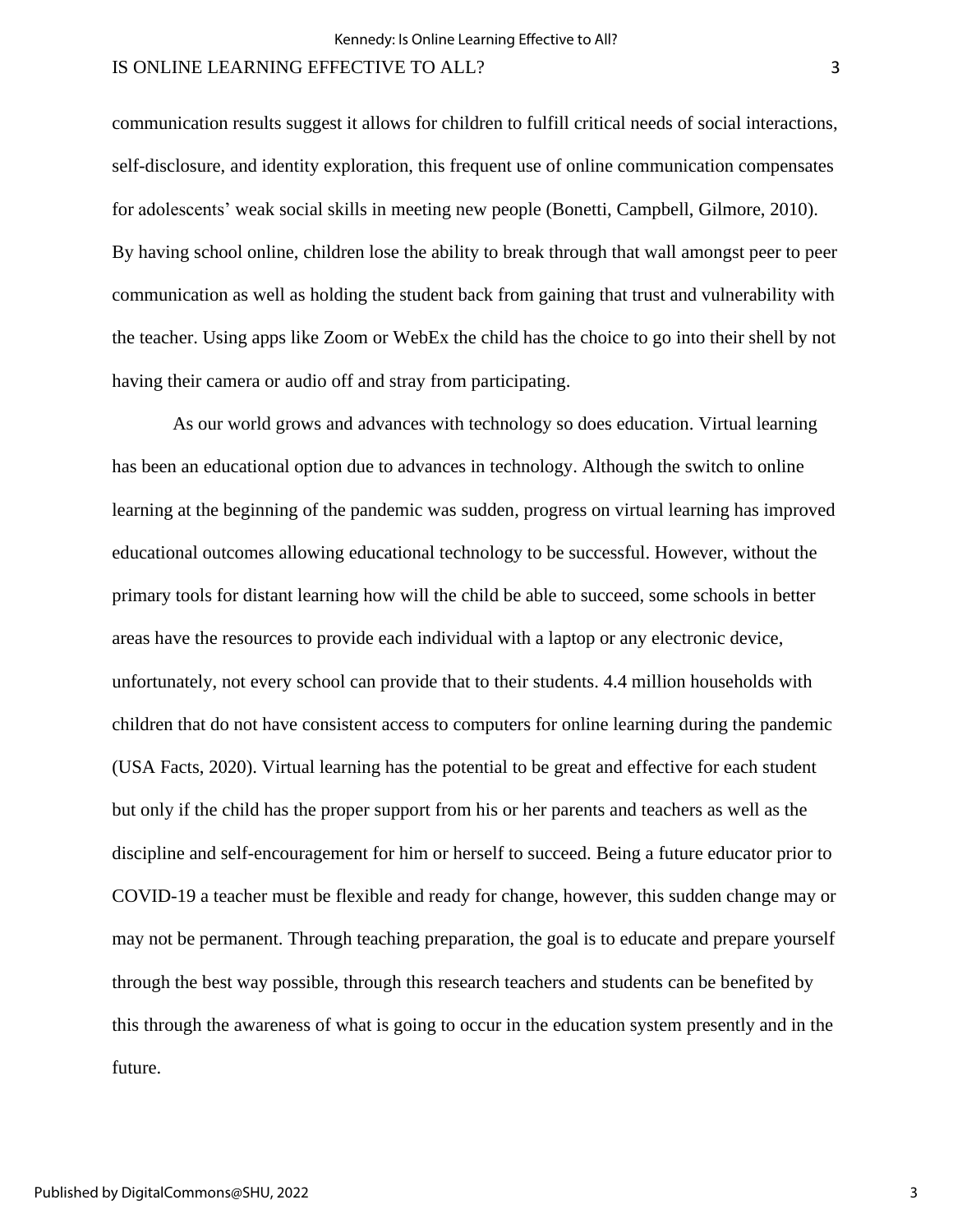There is such an importance to the ability to be creative in a classroom, as the teacher to be able to use their creativity in a room filled with several different kinds of young learners, all with different minds and different ways of learning. The reinforcement of encouraging learning activities allows student to be creative and aim to foster skills and abilities that enable creativity and innovation. However, in today's society and in regards to what is happening in our world teachers and their students have moved from a classroom setting, allowing students to truly be focus on the task at hand and getting the ability to evolve on their education but also the ability to work on their own creativity and imagination. In order to best support students in a classroom whether it be in person or virtual is by creating and maintaining clear communication, providing guidance and resources, as well as engaging the students to still have fun while learning remotely (Ed Trust, 2020). With students learning form home through an electronic device outside of that screen the student is exposed to new distractions making it more challenging to focus unless being examined by another figure like a parent as well as restricting the child to minimal or no distraction. Through utilizing proper classroom etiquette by being fully present to virtual classes, keeping cameras on and participating will allow the student to understand the clear communication being directed from the teacher, how to use the provided guidance and resources, and allowing the student to be engaged with this new way of learning and new way of being creative. Adolescent minds are the most fragile parts about them, their brains are constantly shaping and reshaping themselves depending on how they are used. The ability for the child to be creative is vital for a child to develop through the stages of cognitive development and explore their own creativity (Salvin, 2018). With the access to technology it can allow for a child to explore their creative ideas even more in a positive and restricted way.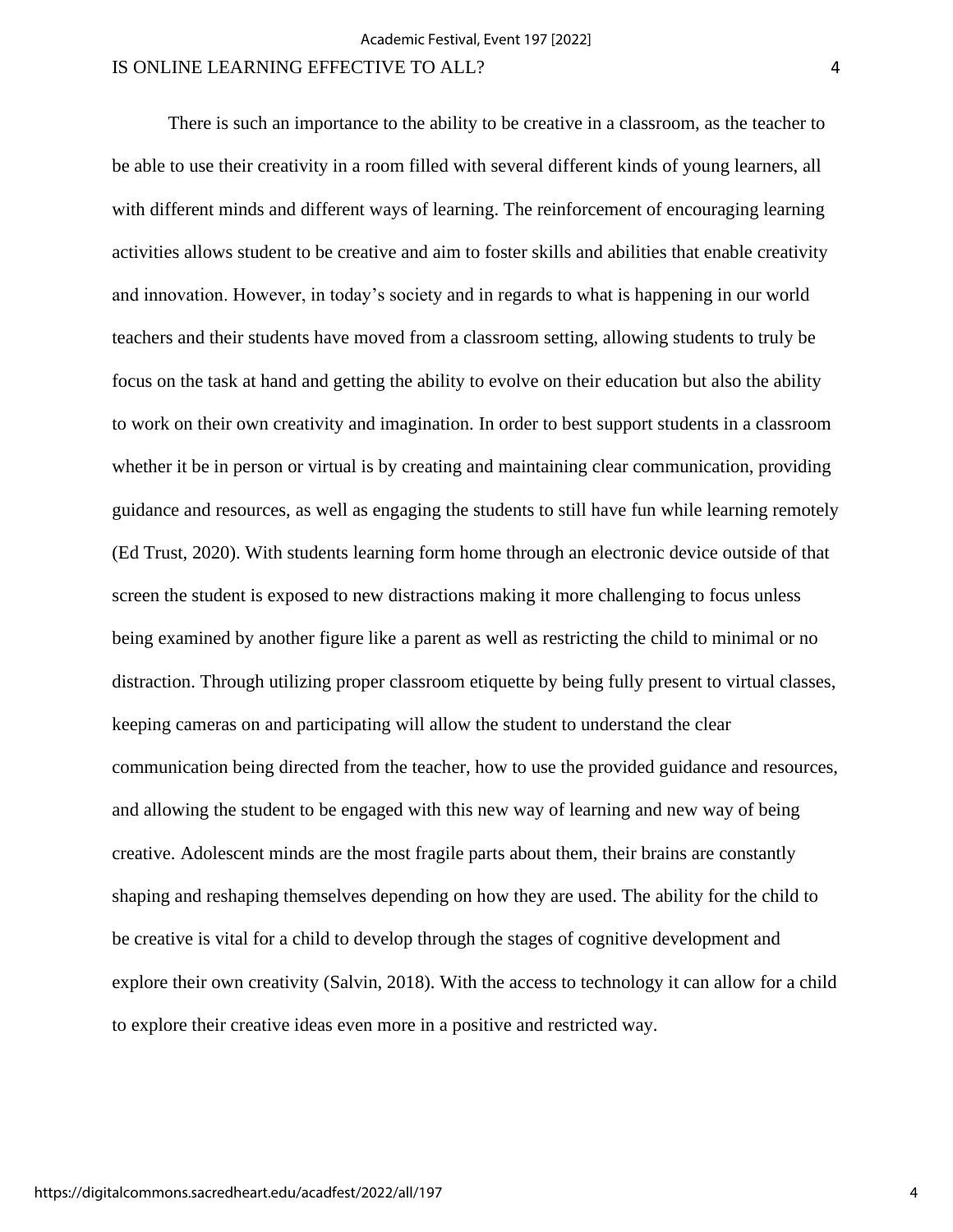### **COVID-19 Effects on the Education System**

Early childhood educators are moving to virtual learning in increasing numbers. From as early as Kindergarten to college level, adolescents and teachers have transitioned their school communities to a remote learning environment, dealing with long-range strategic planning, allocation of resources, focused sustainable professional development as well as equitable access to devices and connectivity (Belastock, 2020). From the beginning of the pandemic to where we have come now schools have grown and improved upon online learning, taking any concern and finding a solution. There is still a remaining impact due to the initial closure and lack of access to educating for all students, as well as the future for education still remaining unknown. Remote learning is not the same as in-person instruction however, it does have the ability to excel. "First being that research regarding online learning and teaching displays it can only be effective to students if they are provided in the home with consistent access to an electronic device and internet. As well as the teachers being provided the proper training and support for online instruction" (Garcia, Weiss, 2020). Donohue, Fox, and Torrence are three out of many that are not only qualified, however, but have also been leading research and early childhood teachers bettering the online learning world. In educating student's, it is vital as the educator to learn from the student's perspective and know what works best for them to learn and be engaged. Donohue states that he has learned six main key components about being effective and an engaged eLearner by his students (Donohue, Fox, Torrence, 2007). The first truth discusses how technology works with early childhood and how an online course should be taught with childcare administration. When this is executed the overall operation of the program especially virtually, planning and building services to their students in order to properly retain the knowledge. Building a community online, is also another component to benefit the environment of online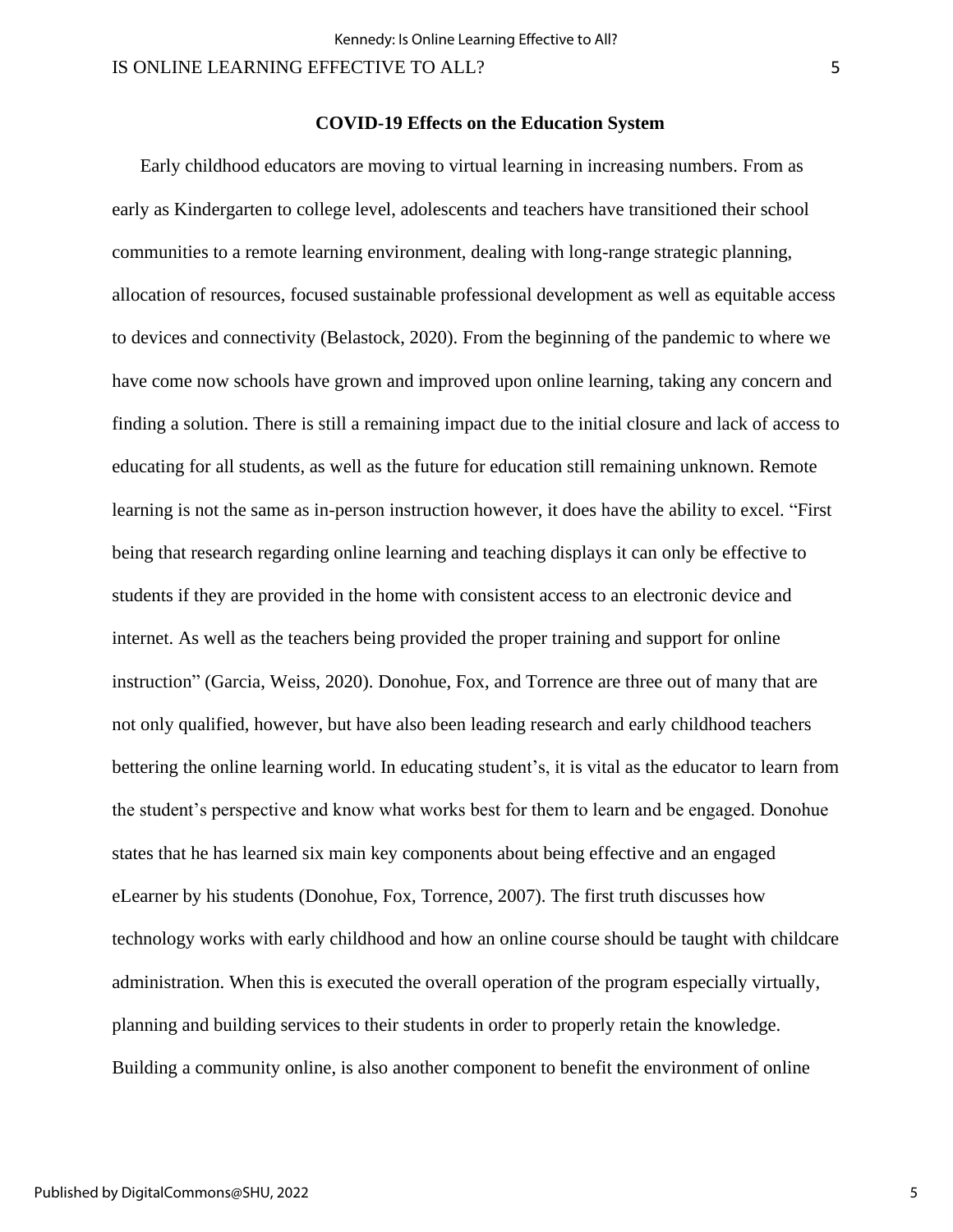learning, building a sense of community for the students even from a distant can create the traditional classroom setting, to further commitment to professionalism as the teacher. Other truths that were provided by Donohue's students were to speak up, to contribute, and to reflect (Donohue, Fox, Torrence, 2007). One of the most beneficial components to learning whether it is in-person or online, participating is a way to gain reassurance that the student is gaining the knowledge being given. It is also important as the educator to recognize accomplishment and not to be on a non-stop train but to rather take a moment and appreciate what has been accomplished thus far from the standpoint of the teacher seeing how far the students have come.

The relationship between the student and the teacher are very important from both ends. It is important for the student to be able to trust the teacher and feel as though they always approach them. It is also important as the teacher to get to know each of their students well enough so that can be aware when the student isn't themselves and get them the proper attention when and if needed. Through virtual learning this is still very doable and that is if the teacher regardless of the grade level is taking precaution and setting aside time throughout the day to hold advisories, morning meetings, one-on-ones, as well as small group meetings (Farber, 2020). We are currently living through a pandemic and a slow-motion collective trauma, where many of us throughout the world are not only to adjusting to remote learning and working but have also dealt with and continue to deal with stress and possibly loss of loved ones. It is important as the teacher to communicate with the students and their families by frequently checking in showing affection and interest in their students' lives to see if there is help needed with coping through all these mixed emotions and isolation (Gonser, 2020). No matter what the future holds for schools this should be something continues on. For instance, in faculty meetings they now discuss the mental health of the teachers and students and help improve upon this by constantly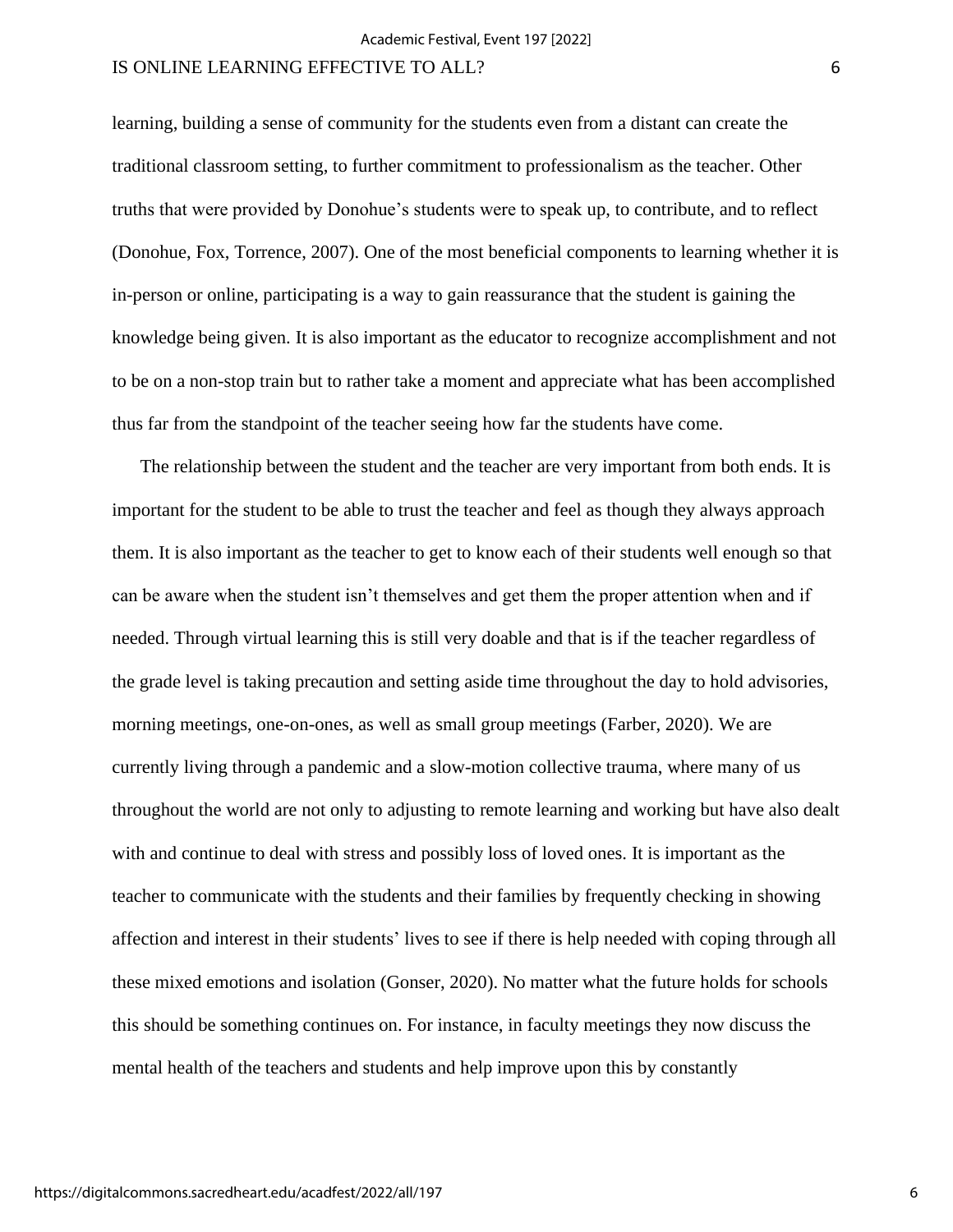reconstructing and designing the environment and experiences that support the well-being of the faculty in the schools to then better the well-being for the students (Farber, 2020). This pandemic we are living through has not only changed our daily routine it has also may have taken loved ones away from families unexpectedly and suddenly. Marmo and Carl-Stannard discuss teaching grief and loss to students online and being fully present without literally being present (Marmo, Carl-Stannard, 2020). As a teacher being self-aware and present in their students' lives is extremely vital now more than ever due to the fact, we are not aware what goes on outside the classroom. Now with online education growing rapidly the teachers have to adapt rapidly to educating themselves on the best ways to teach sensitive topics such as grief and loss to online classrooms. Since children have grown up with social media and technology, they are used to blocking out things they don't like but simply not "liking" it, however, this is not a way to go through life. Yes, there should be a time and place for when an adolescent sees particular things and events, but it is important to engage students with uncomfortable material in a safe environment. By creating a safe place for every participant as well as display support and encourage all students to occupy the space, setting aside differences, respecting one another, and feeling comfortable speaking on various statuses knowing there is confidentiality will create the safe space in an online classroom (Marmo, Carl-Stannard, 2020).

As well as relationships amongst the student and the teacher, and the teacher being aware and present with his or her students creating a safe place for the classroom, the relationship with the family and the teacher is also important. The teacher and the families of the students need to work as valuable partners to in order to receive success for the children. Acting as a team, creating supportive plans, being engaged, bridging the home and school learning environments, and sharing strategies are all components that both parties need to provide to help the child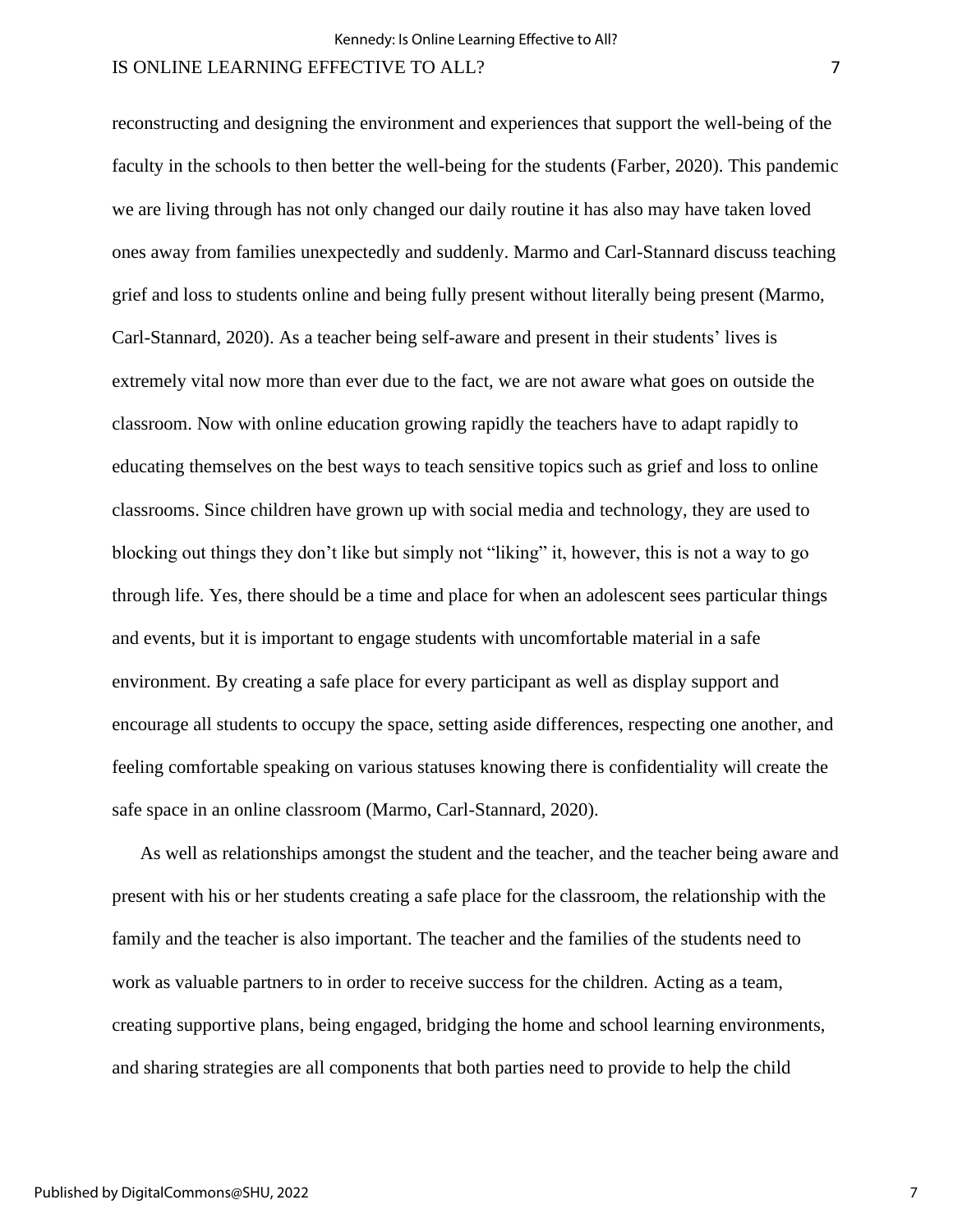succeed (Terada, 2020). With students learning from their homes it now important as the parent to be aware more than ever of what is going on in the child's school life making sure they are giving the proper attention needed. By making sure even through virtual learning that there are minimal distraction and etiquette is equilvant to in person learning. By including the parent this gives the opportunity to for concerns to be expressed and request advice for their child to do better (Gonser, 2020). First step is to ensure the child has proper online classroom etiquette, meaning camera is on, the child can be seen and sitting up, respect is given, and participating and engaging in the lesson (Real Indiana Educators, n.d.). Now that the student and teacher are communicating through electronic devices teachers no longer have eyes everywhere because it is now restricted to what is visual in the box around the student, nevertheless, the parent or authority figure can see what is going on around the student and if they are giving the proper attention. Building upon relationships and being a teacher that is engaged and present in the student's life is all areas that will benefit the atmosphere created in the online classroom. Ten years from now, students will barely remember the goals for the lessons, but they remember when you checked in and showed that you care (Gard, 2014). As the teacher, the kindness and empathy you provide to your students, making a difference in their lives is what will impact them throughout their lives. The students remember the teachers that made them feel motivated, encouraged, and important, most of the time the students do better in those courses versus the courses where they felt neglected or struggled to learn the information. Teaching and learning are rooted in relationship, with no relationship there is no connection. Adolescents can see past the truth of the matter, while the games and flashy stud can distract them and entertain them for a little while, it is the consistence of empathy that continues to connect teacher and the student. "It is important to observe a classroom, study their past behaviors, issues, and concerns. Look past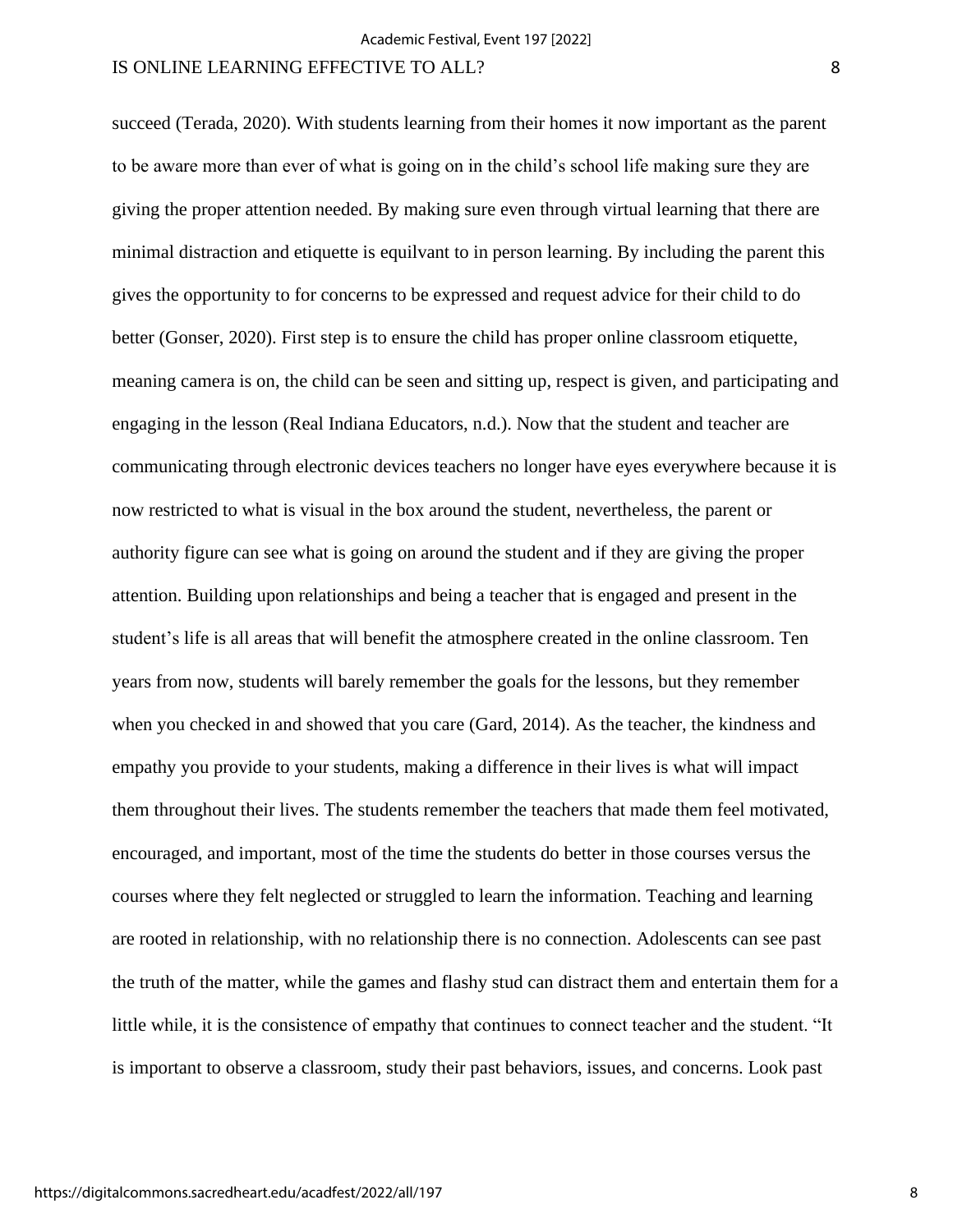the materials and dig deeper, than, as the teacher, you can see you have the ability to make an on your student's lives" (Gard, 2014).

#### **Student's Feeling Vulnerable Versus Shy in Online Classrooms**

Mental health in the United States is increasing more and more especially with what is occurring in our unknown world. Social anxiety disorders are becoming the most prevalent anxiety disorders in adolescence common ages (Weill Medical College of Cornell University, 2020). As of now the best-known frontline treatment is cognitive behavioral therapy with exposure, but it not always guaranteed to succeed. This can be seen as a challenge for reasons that include, "difficulty realistically mimicking anxiety-provoking social situations due to limited resources, clinician training, time, or motivation. Virtual reality environments could provide contextual exposures for social anxiety" (Weill Medical College of Cornell University). Cornell University's medical college performed a pilot study testing the feasibility of integrating virtual reality technology in exposure-based treatment in youth teen ages that have been diagnosed with social anxiety disorder with the goal to approximating equivalent efficacy with cognitive behavioral therapy as well as testing fear conditioning and seeing the efficacy of virtual learning exposure. As the teacher being engaged in the lives of the student and their interests giving them more confidence will give them the ability to talk in break out rooms and in the class as a whole breaking through that fear related to public speaking. This study is being done to hopefully assess the feasibility of virtual reality in treatments for adolescents with social anxiety disorders, it will also examine whether virtual learning invokes similar arousal to anxiety and evaluating whether exposure in online learning will have the same abilities to reduce symptoms of social anxiety as in person instruction. Children and adolescents are familiar more with electronic devices due to the fact they are growing up through a century that is highly dependent on the use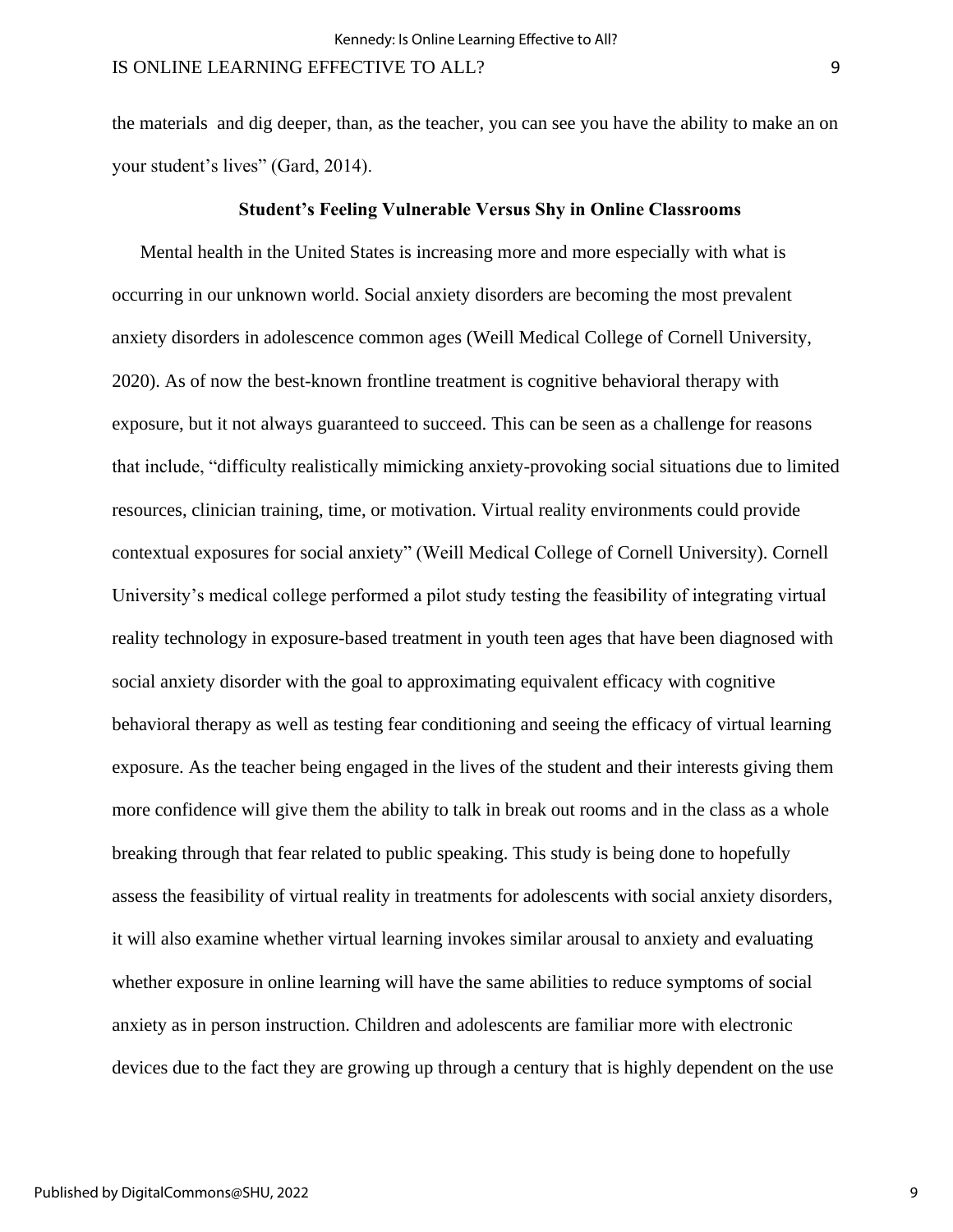of technology. Children find it to be more common to communicate via the internet compared to older generations on maintaining and forming relationships. Through losing one of the last social scene to continue to work upon communication in schools amongst peers in person to stray away from feeling lonely or social anxiety in a situation will continue to allow adolescents to think it is socially acceptable to maintain and form relationships with others through the internet will continue to motivate the idea of weaker social skills when interacting with new people (Bonetti, Campbell, Gilmore, 2010). Although there have been many individuals working on perfecting the flaws associated with online learning and due to COVID-19 we have improved on much in a short amount of time, there is still many things that still need improvement, especially areas that affect the well-being of students and teachers.

# **Where the Education System has Flourished and Where there is Still Room for Improvement**

The United States Department of Education embarked on an ambitious project about a decade ago, choosing to create what we know as online learning. Researchers pored through more than a thousand studies to determine whether students in online classrooms do worse, the same, or better than those receiving face-to-face instruction. They discovered that on average, "students in online learning conditions performed modestly better than those receiving face-toface instruction" (Terada, 2020) Since March, students, teachers, and families are becoming more acclimated to remote learning. Schools are creating better tactics, strategies, and training each day, improving and constantly getting better. As long as kept well organized to students, virtual learning has the environment to be qualified as a real learning space (Farber, 2020). Teachers are planning lessons and grouping the materials into smaller, and less overwhelming large topics. Through feedback from the students work, helps the teacher understand where each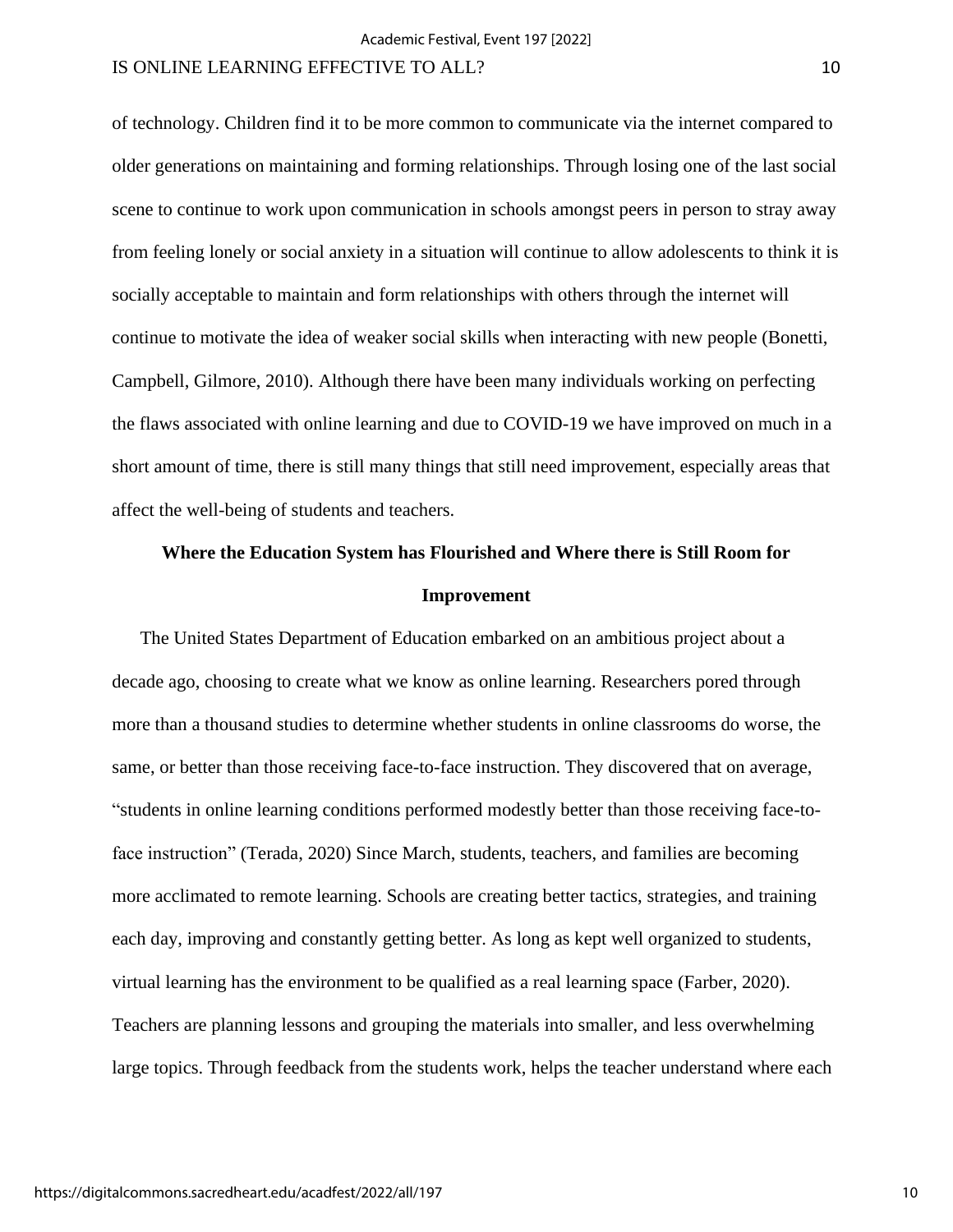student individually is excelling and still needs improvement to guide them to get one on one help as well as the majority of the class to see as a whole where most of the students are doing well compared to where they all need improvement. For when the time comes to review the teacher knows where most of the time needs to be spent. This feedback can be created by, take home assignments, independent work within the lesson, small group work within the lesson, and check in quizzes (Salvin, 2018). All these examples can help the students excel and can be executed through a virtual classroom by setting up break out rooms for small group work, setting aside time in the lesson for independent work, and by giving quizzes with all cameras on to ensure they are working on their own. As mentioned, prior mental health awareness and the overall well-being of the students and the teachers have become a higher radar for the school environment. Teachers have felt more burdened with feeling more responsibilities for sustaining academic growth and the well-being of their students in this new normal. Due to the unknown, teachers have to have any in person lesson planned for it to also work virtually. This is due to if there are a rise in cases of COVID-19 to ensure everyone's safety schools implemented programs to smoothly transition temporality or permanently depending on the risk to the faculty and student bodies safety to virtual learning. Not only is there more work for the teacher to necessarily plan and organize they also have to be more present and sensitive to all their students making sure they all have the proper resources to maintain a healthy well-being. Another unfortunate issue that still needs improvement and might take a while to do so is all schools throughout the United States having equal access and resources to succeed at virtual learning. Depending on the state and district the following are still struggles being faced with online learning due to lack in resources, low-income students have a disadvantage, weak Wi-Fi and hotspot services, consistent technology access, proper teacher training, and the flexibility and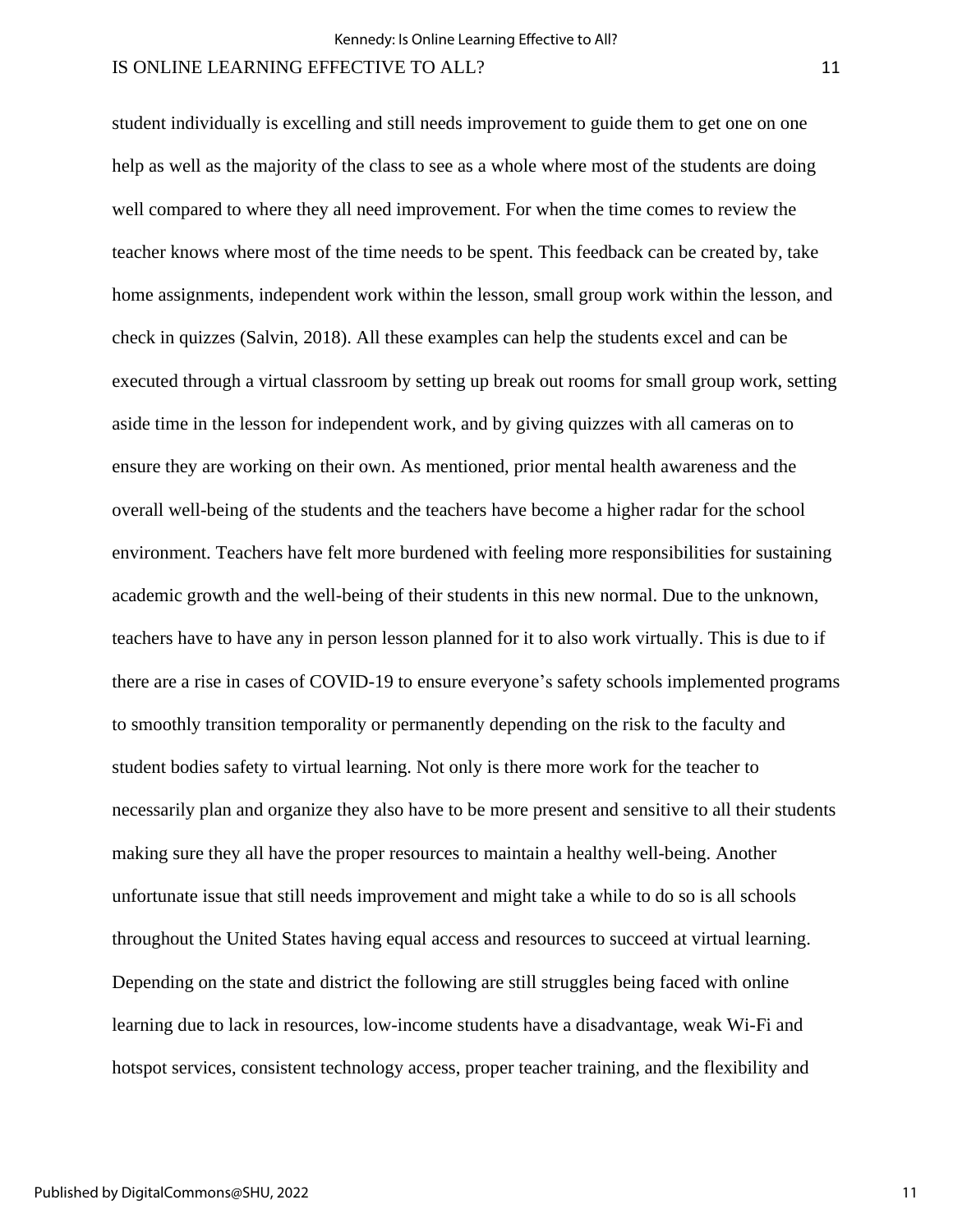lack in standardize testing. Lacking the required needed materials for effectiveness, remote learning has shown results in students not gaining the proper experience. Not having the proper consistent tools such as internet connection and an electronic device prohibits the students as well as the teachers that don't have the proper resources to not being familiar and proficient in the uses of the proper devices for learning (Garcia and Weiss, 2020). Nearly 16% of eighth graders that participated in the National Center for Education Statistics' National Assessment of Educational Progress for 2017 said they do not have a desktop or laptop computer at home which would mean one in six eighth grade students would not be being able to part take in online class. According to the same sample, 4.2% of the eighth graders also lack home internet, the other essential instrument needs to access online classes (Garcia, Weiss, 2020). Online Education including learning and instruction has been studied for decades. As important as having the proper tool for online learning, the teachers also need the proper resources for being given sufficient instruction and training to translate to their classrooms. Two factors that a teacher needs to master regardless how they are teaching is to be effective and to be intentional. Being an effective eTeacher builds on content that we already are aware of, which is the way we interact with our students that will better their desire to want to learn, building off that foundation now utilizing technology skills to execute, stay well organized, and be intentional on the material being displayed. Being an intentional eTeacher requires the teacher to be purposeful in the decisions they choose related to technology usage, activities, ways of interaction, and community building. Within virtual learning, teachers must recognize and address the barriers and overcome them by having multiple backup plans and being prepared to deliver the information no matter the obstacle. It is up to the teacher to provide the time even when the school may or may not be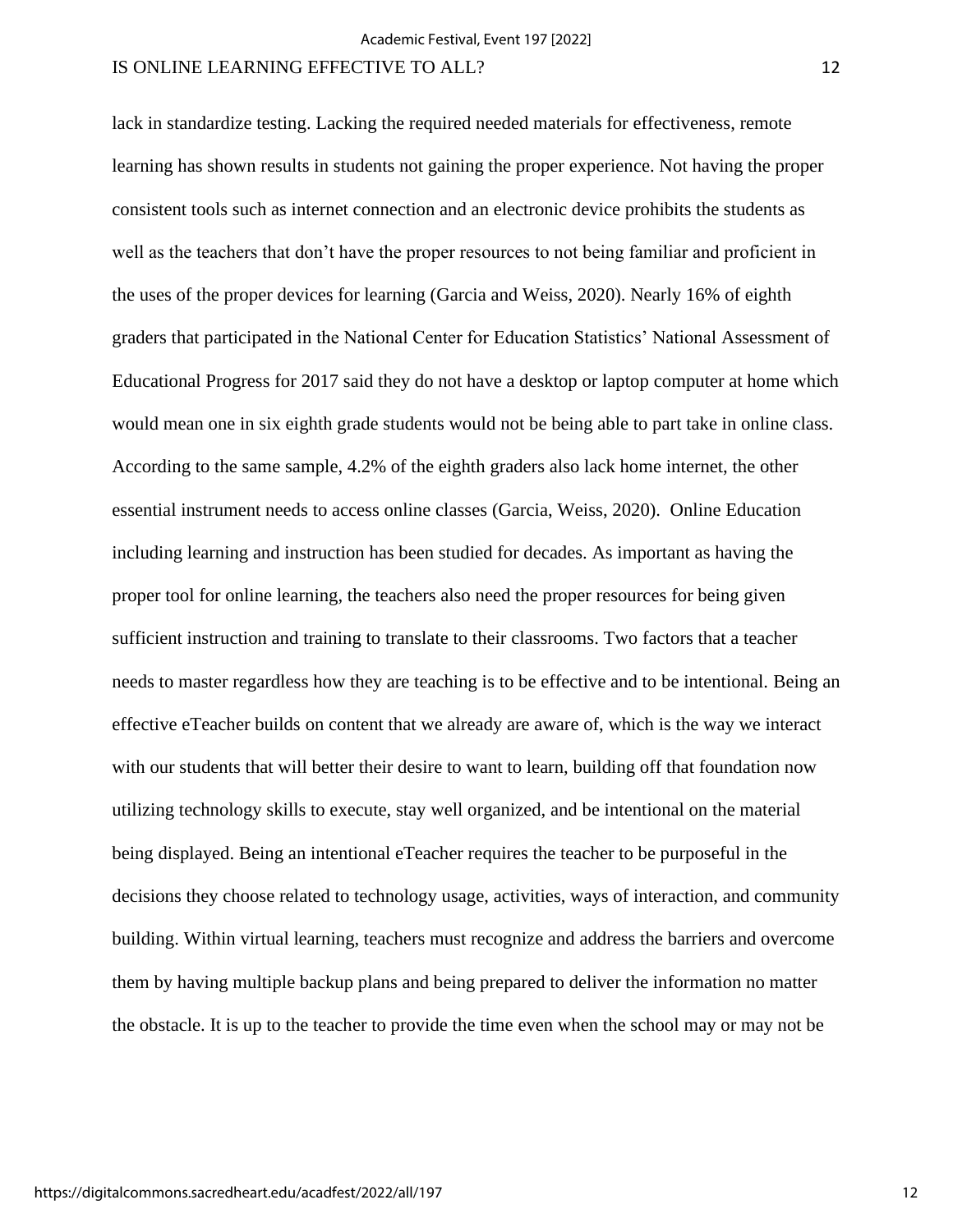preparing their faculty as well enough, as the educator one must present, explore, and play with the opportunities to the online learning environment (Donohue, Fox, Torrence, 2007).

### **The Breakthrough in Virtual Learning**

Teachers need to fight the isolation that remote learning creates by connecting with their students. Students should feel that they can be vulnerable and willing to express themselves comfortably to the teacher, in order to do so the teacher must be approachable and handle topics lightly. However, students need to push themselves more than usual out of their comfort zone. Development and frequent use of Break out rooms have been shown as a growing alternative. As well as being successful since it creates a casual way for the students to interact with one another without an authority figure watching. Through the use of the "three R's," relief, recovery, and rebuilding, this process has been created and put in place to better the education system due to the coronavirus outbreak to sustain and provide relief to schools. This three-pronged plan requires necessary investments to the following, "1) put school systems on a solid footing to provide effective remote instruction and supports at scale as the crisis continues to play out (the "relief" phase); 2) make new investments to help schools and students compensate for lost time and ground during the period of quarantine (during the "recovery" phase); and 3) lay the foundations for a shift toward an education system that understands the complexity of education production and its multiple components, untaps children's talents, works equally for all students, and reflects the value we place on education as a society (in the "rebuilding" phase). This plan will require substantial amounts of resources and strong collaboration and effort" (Garcia, Weiss, 2020). Depending on the state this may not be affordable, however, in the times we are in currently, dealing with life in a pandemic as well as a elections, education should be prioritized as a country to find an equal compromise in order to give students and teachers equality and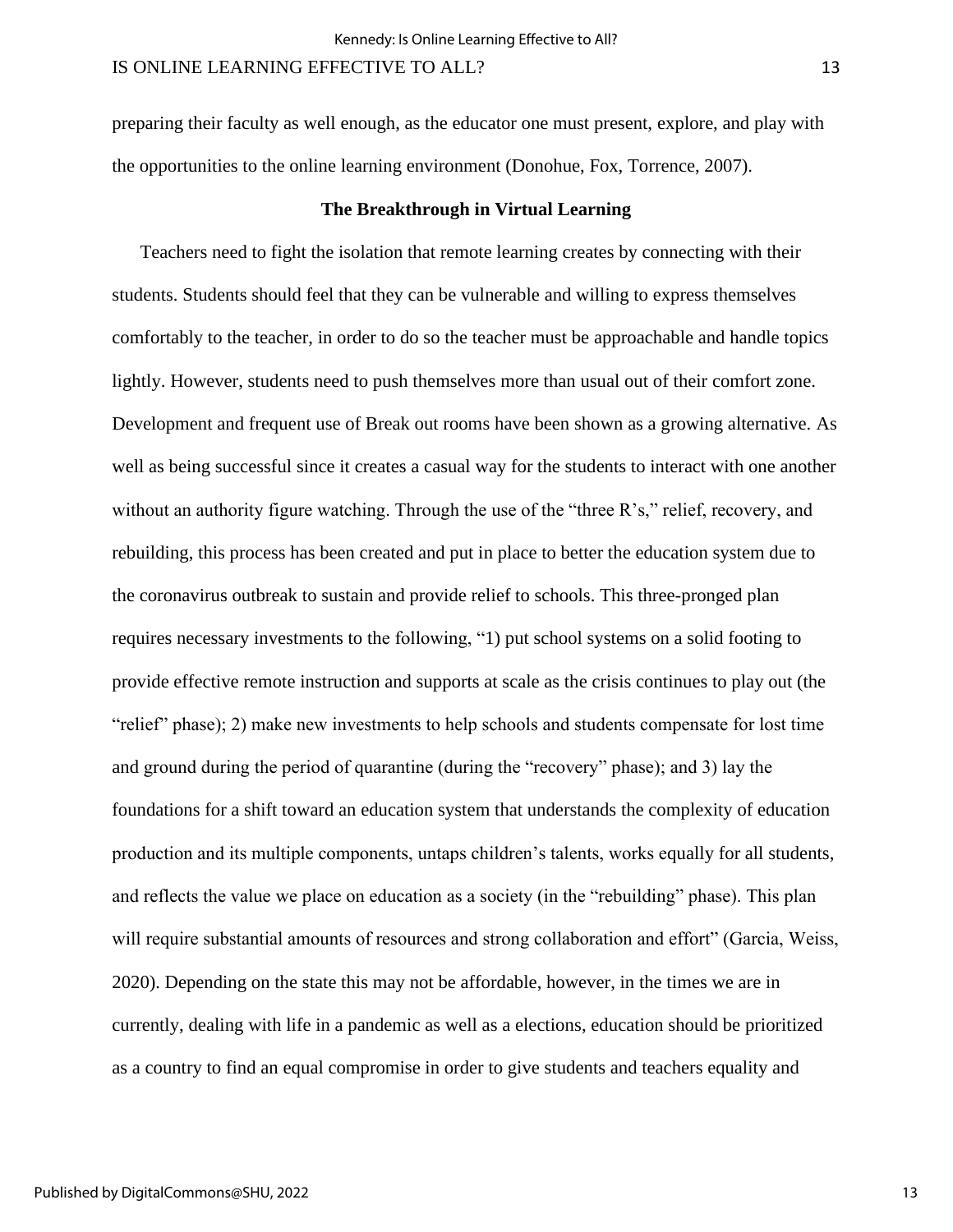equity throughout the country, since education and going to school is more than just learning the material, it about developing the social and emotional skills. School closures have prohibited developmental and personal growth through after-school activities and skill development, it has also ruptured the sense of routine and the normal life an adolescent is used to living. Through budgeting, financing, and revising the education system properly we can find the best opportunities to give students a successful education virtually (Garcia, Weiss, 2020).

Educational technology is a course taught to future teacher within their undergraduate to improve their overall performance with educational technology programs and services to better the teacher and prepare them with the resources before entering their own classroom. Teachers use technology, such as word processors, multimedia, and presentation software, for planning and presenting lessons. Using tools such as computers, interactive whiteboards, electronic response devices and other technology devices to enhance their lessons to the whole class. Technology is used for a wide variety of purposes to better students learning capabilities. By teachers utilizing the following technological tools they can better the communication between the families as well as the interaction in the classroom. Through the use of email, teachers can translate an issue that arises easily as well as address any further actions that need to be taken with the families. Utilizing online classroom such as google classroom, Blackboard, Canvas, etc. help keep the course organized as well as a way for teachers to easily post homework, links, calendars, and announcements for students and parents to view and ensure the child stays on track. The use of discussion boards also allows the student to interact with other classmates while discussing a reading, film, or material that was explained or asked to independently complete in the class. Constantly testing new approaches to making distant learning effective is a good way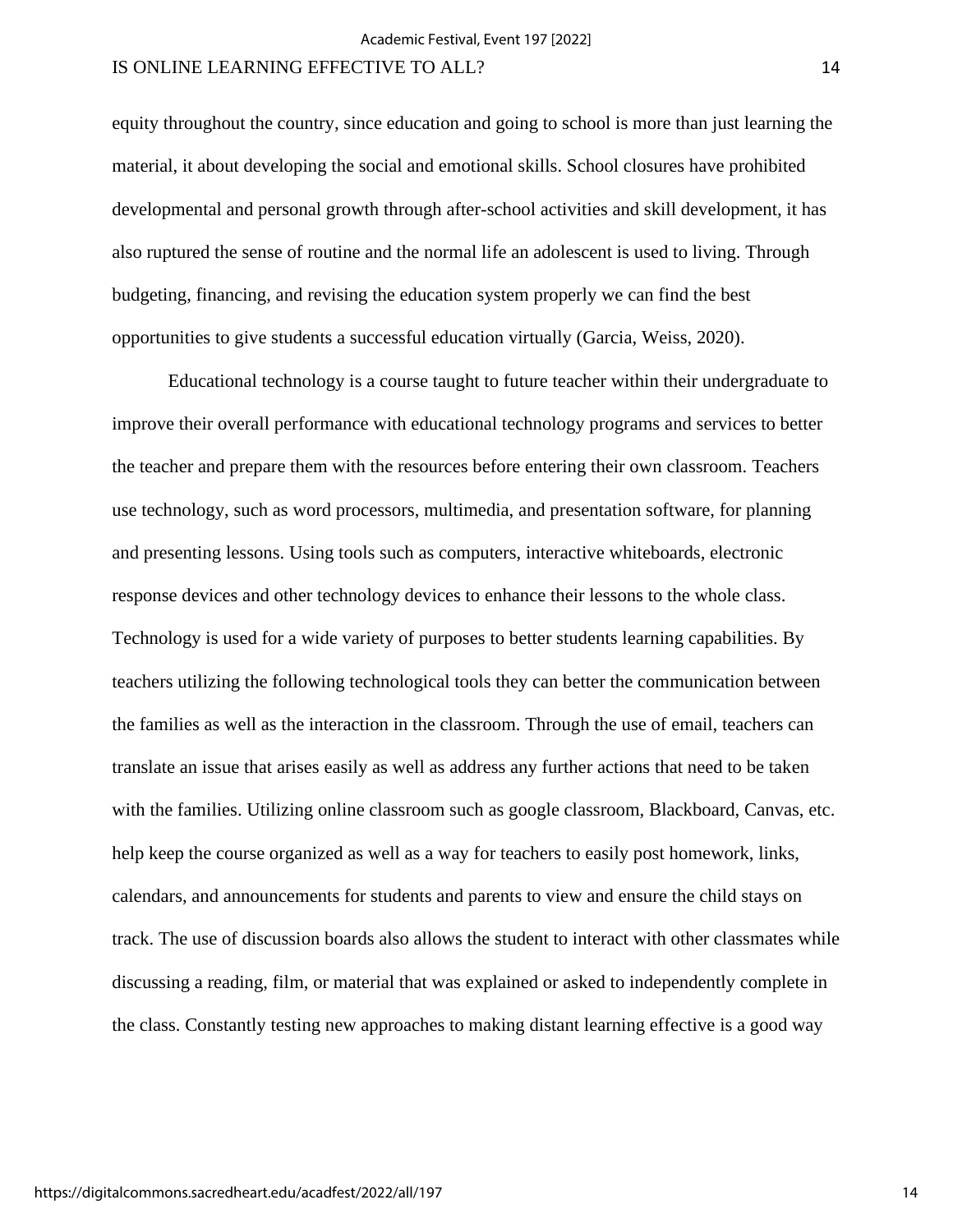for students to learn because it provides different perspective to benefit all different types of learners.

It is clear the switch to online learning due to the pandemic has utterly disrupted the education system. Still with room for improvement, Educational Technology and remote learning is not a new resource for school districts. Students and teachers have grown and adapted to the 21<sup>st</sup> century skills with the use of technological tools to better the student's ability to succeed rather quickly. As lifelong learners, teachers are constantly challenging themselves to provide their students with the best resources possible, leveraging technology tools in virtual learning environments can help ensure students stay on task and encourage them to dive into depth in the student's areas of interests. Resulting in online learning having the ability to be effective for all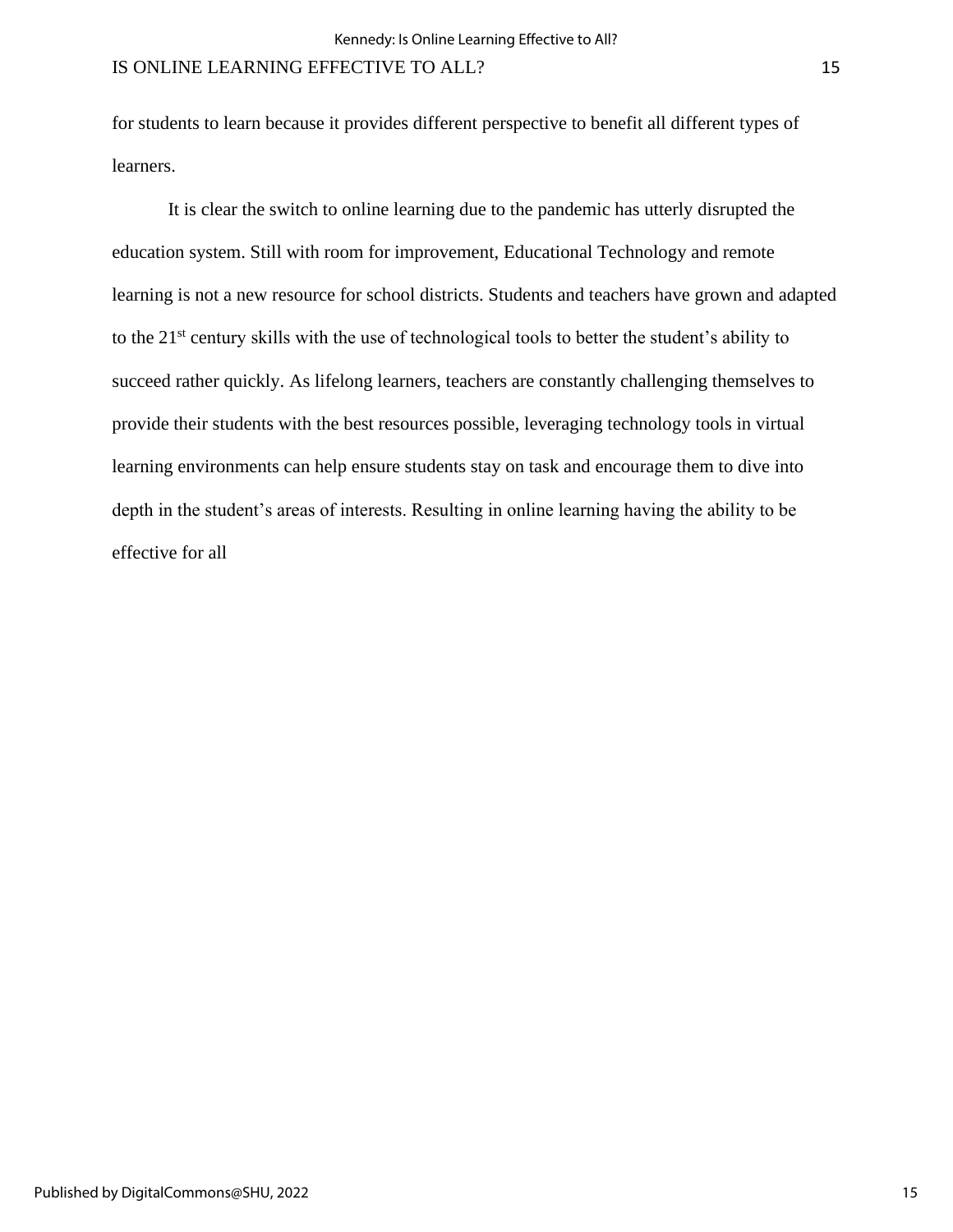### References

- Achieve Virtual Education Academy. (2020, October 21). *7 Rules for Online Etiquette*. https://achievevirtual.org/7-rules-for-online-etiquette/
- *Anxiety and depression in children: Get the facts | CDC*. (2020, November 5). Centers for Disease Control and Prevention.

https://www.cdc.gov/childrensmentalhealth/features/anxiety-depression-children.html

- Belastock, E. (2020, August 11). *How to Improve Remote Learning Experiences*. Technology Solutions That Drive Education. [https://edtechmagazine.com/k12/article/2020/07/how](https://edtechmagazine.com/k12/article/2020/07/how-improve-remote-learning-experiences)[improve-remote-learning-experiences](https://edtechmagazine.com/k12/article/2020/07/how-improve-remote-learning-experiences)
- Bonetti, L., Campbell, M. A., & Gilmore, L. (2010). The Relationship of Loneliness and Social Anxiety with Children's and Adolescents' Online Communication. *Cyberpsychology, Behavior, and Social Networking*, *13*(3), 279–285. https://doi.org/10.1089/cyber.2009.0215
- Donohue, C., Fox, S., & Torrence, D. (2007, July). *Early Childhood Educators as eLearners: Engaging Approaches to Teaching and Learning Online*. JSTOR. https://www.jstor.org/stable/42730044?seq=1#metadata\_info\_tab\_contents
- Farber, K. (2020, May 21). *Lessons Learned During the Pandemic*. Edutopia. https://www.edutopia.org/article/lessons-learned-during-pandemic
- Garcia, E., & Weiss, E. (2020, September 10). *COVID-19 and student performance, equity, and U.S. education policy: Lessons from pre-pandemic research to inform relief, recovery,*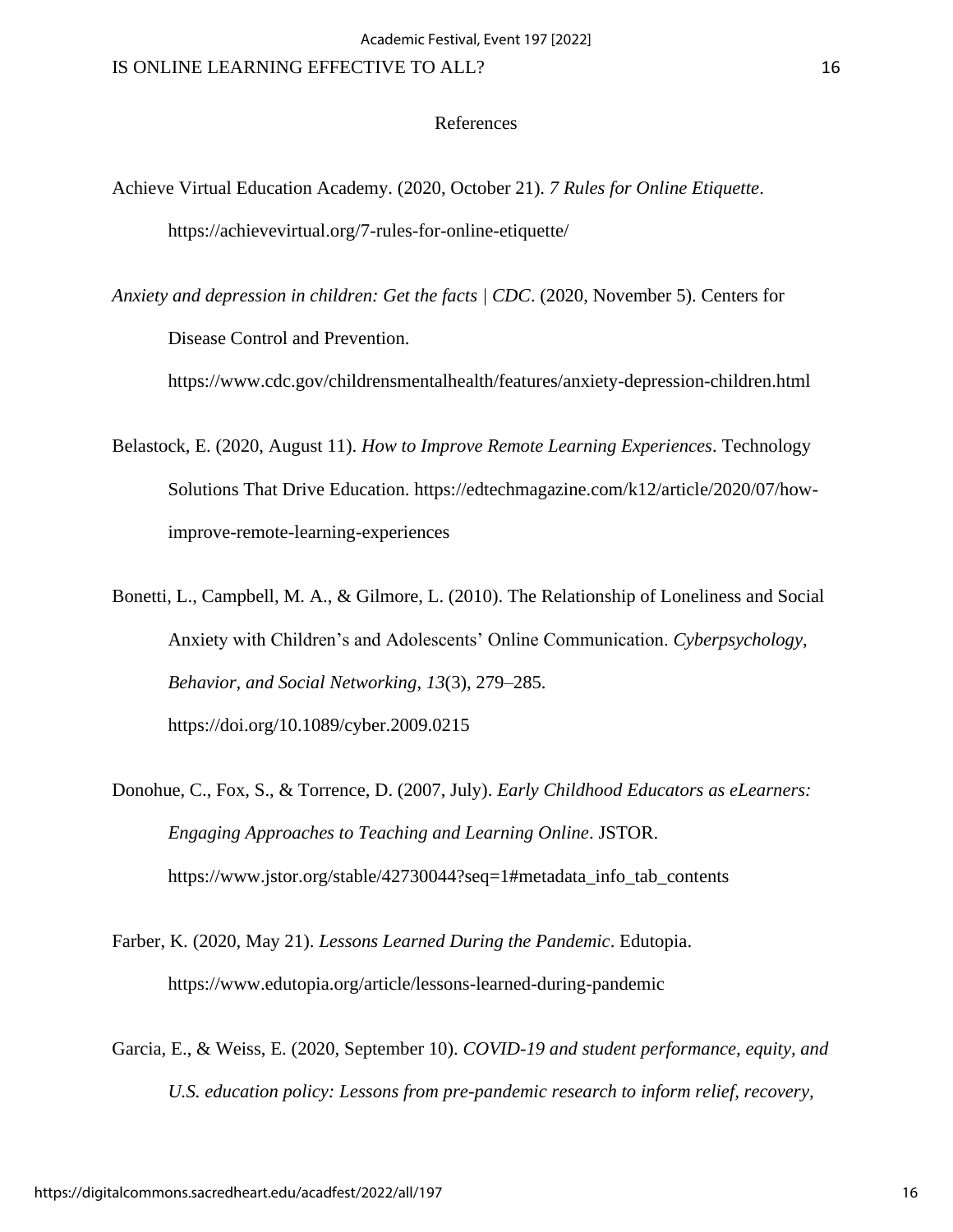*and rebuilding*. Economic Policy Institute. https://www.epi.org/publication/theconsequences-of-the-covid-19-pandemic-for-education-performance-and-equity-in-theunited-states-what-can-we-learn-from-pre-pandemic-research-to-inform-relief-recoveryand-rebuilding/

- Gard, L. (2014, December 2). *What Students Remember Most About Teachers*. Edutopia. https://www.edutopia.org/discussion/what-students-remember-most-about-teachers
- Gonser, S. (2020, March 25). *7 Ways to Maintain Relationships During Your School Closure*. Edutopia. https://www.edutopia.org/article/7-ways-maintain-relationships-during-yourschool-closure
- Marmo, S., & Carl-Stannard, P. (n.d.). *Teaching Grief and Loss to Students Online: How to have presence without being present*.
- Slavin, R. E. (2018). *Educational Psychology: Theory and Practice* (12th ed.). Pearson Education.
- Terada, Y. (2020, October 9). *7 High-Impact, Evidence-Based Tips for Online Teaching*. Edutopia. https://www.edutopia.org/article/7-high-impact-evidence-based-tips-onlineteaching
- Trust, E. (2020, June 2). *A P-12 Education Agenda in Response to COVID-19*. The Education Trust. https://edtrust.org/resource/a-p-12-education-agenda-in-response-to-covid-19/
- USA Facts. (2020, October 19). *More than 9 million children lack internet access at home for online learning*. https://usafacts.org/articles/internet-access-students-at-